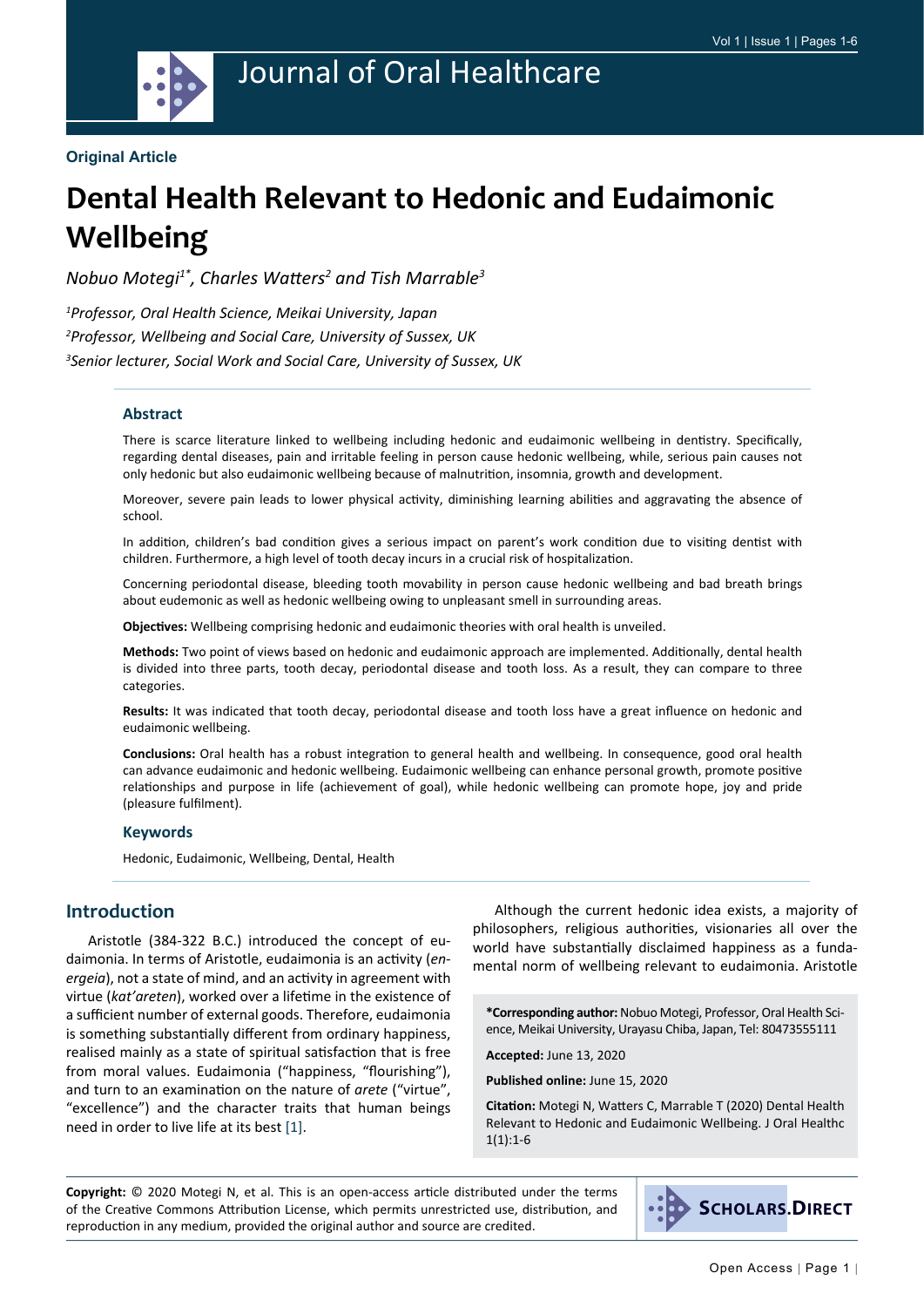regarded hedonic happiness as a vulgar idea. He pointed out that true happiness can be expressed as virtue and namely, is to do what is worth doing [\[2](#page-4-4)].

Wellbeing is referred to in a wide variety of backgrounds and with various meanings comprising physical, social and psychological dimensions. Wellbeing is a positive physical, social and mental condition [[3\]](#page-4-5).

Additionally, people can take part in society, build up supportive personal relationships, strong and inclusive communities, good health, financial and personal security as well as a healthy and attractive life. Psychological wellbeing is a significant component of both mental and physical health [[3\]](#page-4-5).

Research has found that mental wellbeing can have a distinctive influence on enhancing physical health and promoting life expectancy [\[4](#page-4-6)].

Concerning hedonic wellbeing, hedonic wellbeing is the absence of negative emotion and pain. Accordingly, as transient tooth pain and gum swelling cause discomfort and irritation, ameliorating pain and swelling bring about a comfortable and an appropriate mastication. Therefore, alleviation of these symptoms can promote hedonic wellbeing (pleasure).

On the other hand, regarding eudaimonic wellbeing (achieving a goal or a moral life), eudaimonic wellbeing is doing what is worth doing [\[2](#page-4-4)]. Severe or serious pain and swelling could cause insomnia resulting in or a lack of sleep, malnourishment and an absence of school and work. These situations incur in the deterioration of eudaimonic wellbeing. Consequently, the improvement of health problem can lead to the progression of eudaimonic wellbeing.

Good oral health is defined as not just the absence of disease but the sufficient ability to employ the mouth for daily life including communication tools such as smiling, speaking as well as eating functions such as tasting, swallowing, chewing and touching [[5,](#page-4-7)[6](#page-4-8)].

Further attributes related to the definition state that oral health: is a fundamental component of health and physical and mental wellbeing. It exists along a continuum influenced by the values and attitudes of individuals and communities; reflects the physiological, social and psychological attributes that are essential to the quality of life; is influenced by the individual's changing experiences, perceptions, expectations and ability to adapt to circumstances [[5\]](#page-4-7).

The World Health Organization (WHO) appreciates that oral health is essential to general health and considerable for wellbeing including hedonic and eudaimonic wellbeing. Healthy teeth or sound oral health lead to hedonic wellbeing like sustaining relaxation and comfortable feelings as well as eudaimonic wellbeing such as enhancing eating, speaking and socialization [[7\]](#page-4-9).

In addition, mastication is essential for us to sustain health as well as wellbeing [\[8](#page-4-10)]. However, older people have an experience of tooth loss or TL. The people in this situation need to visit a dentist to recover their masticatory function.

Though dental knowledge and technology relating to the

diagnosis of treatment have greatly advanced, a few articles relating to oral health and wellbeing can be found [[9\]](#page-4-1). There is a huge amount of research as well as articles on dentistry. However, there is scarce literature linked to wellbeing including hedonic and eudaimonic wellbeing [[10](#page-4-2)].

Moreover, oral health including oral and dental treatment has a significant impact on hedonic and eudaimonic wellbeing. Specifically, if children feel pain when they suffer from tooth decay or TD, they cannot concentrate on their studies or sleep well therefore, their health suffers. Some children might have a poor appetite because of oral health problems. As a result, this might have an effect on their general wellbeing including hedonic and eudaimonic wellbeing.

Furthermore, symptoms of periodontal disease or PD can be seen as bleeding, swollen gums, persistent bad breath or bad taste in the mouth. Patients with more advanced PD have TL.

Additionally, Oral health and well-being in the United States indicated that elderly people who have lost their teeth could become malnourished and irritated because they cannot eat sufficiently. Consequently, people with TL can have serious health and hedonic and eudaimonic wellbeing problems [\[11](#page-4-3)].

PD might have an impact on diabetes, making blood sugar control more difficult [[12\]](#page-5-0). On the other hand, people with diabetes could develop a serious PD and are likely to have higher blood sugar levels than those with healthy gums [\[13](#page-5-1)]. Since PD seems to cause systemic diseases such as diabetes, both dental and medical treatment is needed.

Oral health has a robust integration to general health and wellbeing. In consequence, good oral health can advance eudaimonic and hedonic wellbeing. Eudaimonic wellbeing can enhance personal growth, promote positive relationships and purpose in life (achievement of goal), while hedonic wellbeing can promote hope, joy and pride (pleasure).

Thus, this essay will highlight the significant relevance of oral health including TD, PD, TL. The aim of this study shows that the relation to wellbeing comprising hedonic and eudaimonic wellbeing with oral health will also be unveiled in this article.

## **Methods**

Research method is a quantitative approach. The information or knowledge of Public Medline (PubMed), World Health Organization (WHO), National Health Service (NHS) and British Dental Association (BDA) are investigated to find out aspects, issues and factors that affect hedonic and eudaimonic wellbeing with oral health.

Two point of views based on hedonic and eudaimonic approach are implemented. Additionally, dental health is divided into three parts, TD, PD and TL. As a result, they can compare to three categories.

In detail, relating to information retrieval, thirty-two searches with different key words for various articles which contained information with a relationship between dental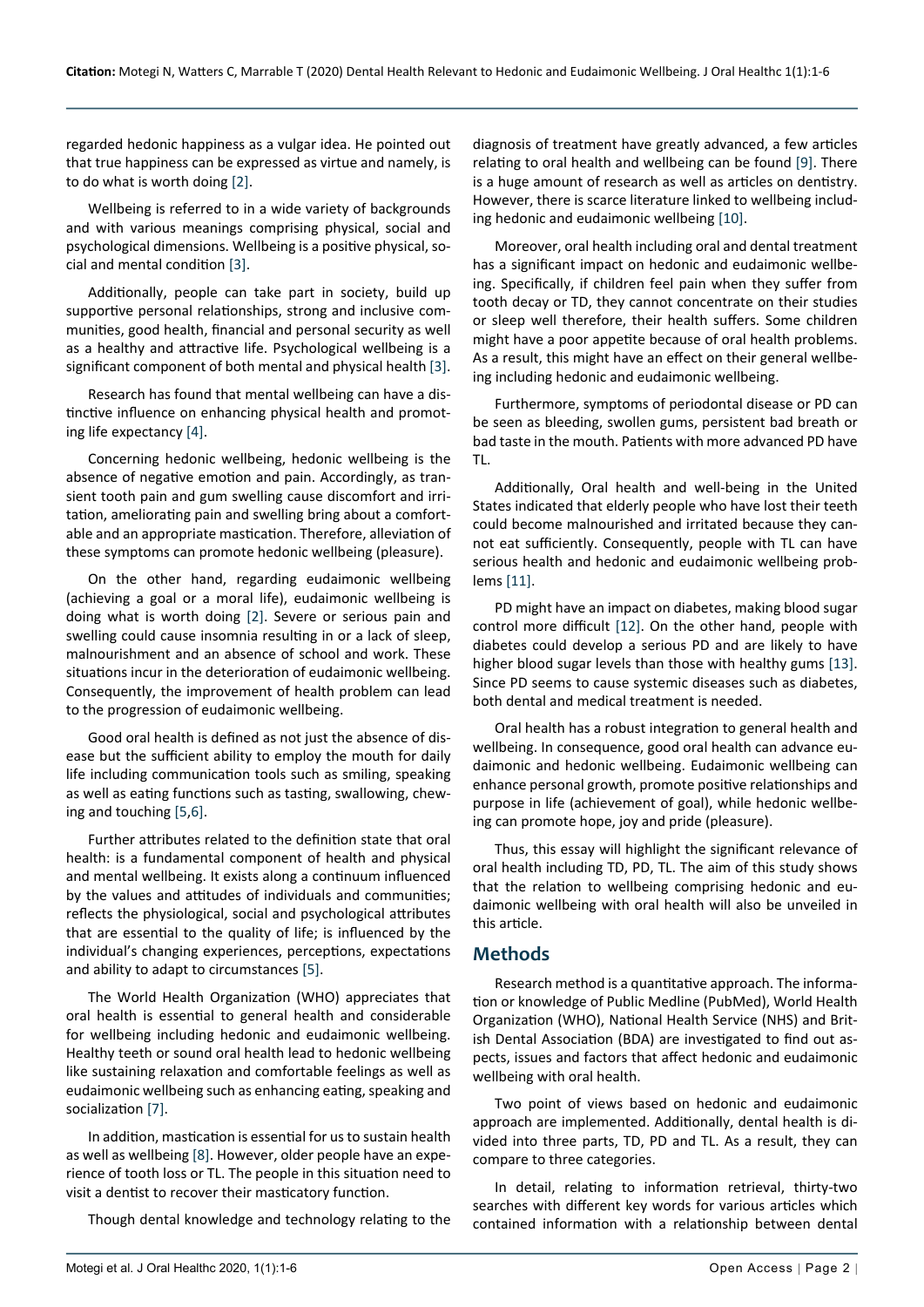<span id="page-2-0"></span>

| <b>Table 1:</b> Dental symptoms relevant to hedonic and eudaimonic well- |
|--------------------------------------------------------------------------|
| being.                                                                   |

| Symptoms             | Hedonic<br>wellbeing | Udaimonic<br>wellbeing |
|----------------------|----------------------|------------------------|
| Pain                 | x                    |                        |
| Irritable feeling    | x                    |                        |
| Swelling             | x                    | x                      |
| Unpleasant smell     | x                    | x                      |
| Insomnia             | x                    | x                      |
| Malnutrition         |                      | x                      |
| Growth & development |                      | x                      |
| Parent's work        |                      | x                      |
| Physical appearance  |                      | X                      |

or oral health and hedonic as well as eudaimonic wellbeing were carried out. Specifically, tooth decay, decayed tooth, dental caries, dental decay (4 items) or periodontal disease, gum disease, gingivitis, periodontitis (4 items) and tooth loss, missing tooth (2 items) multiple (x) hedonic and eudaimonic wellbeing (2 items) = 32 ways. After finding these articles, the appropriate articles were selected.

## **Results**

It is indicated that the symptoms relevant to TD, PD and TL have a great influence on hedonic and eudaimonic wellbeing.

Pain and irritation relating to TD and PD affect hedonic wellbeing (**Hedonic wellbeing x**), serious pain affects not only hedonic but also eudaimonic wellbeing (**Hedonic wellbeing x, Udaimonic wellbeing x**) because of malnutrition, insomnia, growth and development ([Table 1](#page-2-0)).

There are the symptoms such as a lack of mastication and physical appearance (**Udaimonic wellbeing x**) on TL. Eudaimonic as well as hedonic wellbeing can be seen various symptoms relating to TD, PD and TL [\(Table 1](#page-2-0)).

## **Discussion**

Regarding TD and wellbeing, according to the NHS England Improving Dentistry [[14](#page-5-2)], a dental diagnosis for treatment showed TD is the highest figure (over 100,000 cases) than any other problem, such as PD (under 20,000 cases) and other dental disorders. According to the RCS [[15\]](#page-5-10), approximately, a third of five-year-old children and a third of adults in England are still suffering from TD.

To be concrete, there is a regional and socio-demographic difference in oral health around the UK [\[16](#page-5-11)]. However, the number of patients accessing NHS dentistry has increased steadily since 2008. Accordingly, patient experience of NHS dentistry has improved in current times [[14\]](#page-5-2).

The BDA [[17](#page-5-6)] describes that socio-economic causes are regarded as being essential determinants of oral health inequalities. The factors include deprivation, age, gender ethnicity, environment, psycho-social elements, poverty and life style. The statistics revealed a significant variation across England, both geographically and socioeconomically. On the whole, dental health is better in the south and east of England, and poorer in the north of England [[14\]](#page-5-2).

It is essential for prevention of TD for children to maintain healthy teeth. Accordingly, children should visit a special dentist for children. When a child visits a general dentist, he or she might go through a psychological trauma such as anxiety of getting an injection or of having had a dental impression and therefore want to avoid visiting a dentist for a long time [[18\]](#page-5-3). Accordingly, the specialised services of a paediatric dentist might be required.

However, compared to other countries such as America and Canada, the United Kingdom lately has comparatively few specialized paediatric dentists [[19\]](#page-5-4). Therefore, increasing the number of specialised dentists might be needed and imply to self-related method to prevent TD. Specifically, an appropriate mouth cleaning, routine tooth brushing and dental flossing are most useful to prevent TD [\[14](#page-5-2)].

Moreover, it is significant to visit the dentist as quickly as possible to be given suggestions on good oral hygiene and to receive fluoride varnish with free prevention [\[20](#page-5-5)].

More multidisciplinary workers should encourage collaboration between health, local authority and voluntary organizations to challenge inequalities [[17](#page-5-6)].

Furthermore, the BDA is likely to advocate an interdisciplinary education or team approach and not to limit areas with poor oral health.

TD has a substantial impact on wellbeing during childhood. Untreated TD can cause not only infection but also pain and an irritation. As a result of this uncontrollable condition, children might reduce their food intake [[7,](#page-4-9)[21](#page-5-7)]. Additionally, extensive TD can have an effect on wellbeing as well as children's growth and development. Severe pain leads to disturbance of sleep and insomnia and also the disturbed sleep might affect growth hormones. Furthermore, a high level of TD could bring about a serious risk of hospitalizations, emergency dental visits, lower physical activity and therefore diminish learning abilities and aggravate the absence of school [[7\]](#page-4-9). Moreover, toothache has a significant effect on children's educational level as well as family's financial condition. In a dental research [\[21](#page-5-7),[22\]](#page-5-8), parents recognised dental treatment had advanced social influences on their children, enhanced school performance and fostered social interaction.

TD, involving severe pain as well as serious swelling around the mouth results in interrupting mastication and aggravating physical appearance. In consequence, the lack of individual and social contentment might occur because of malnutrition and feeling unattractive. Accordingly, improving these situations can lead to promoting not only hedonic but also eudaimonic wellbeing.

Concerning PD and wellbeing, PD is a chronic gum inflammation which is highly prevalent in adults all over the globe and severe PD generally ranges between 10% and 15% [\[23](#page-5-9)]. However, if PD is not serious, it can be improved and treated with regular and attentive home care. According to [\[13](#page-5-1)], nearly half of adults and 60% of those over 65-years-old were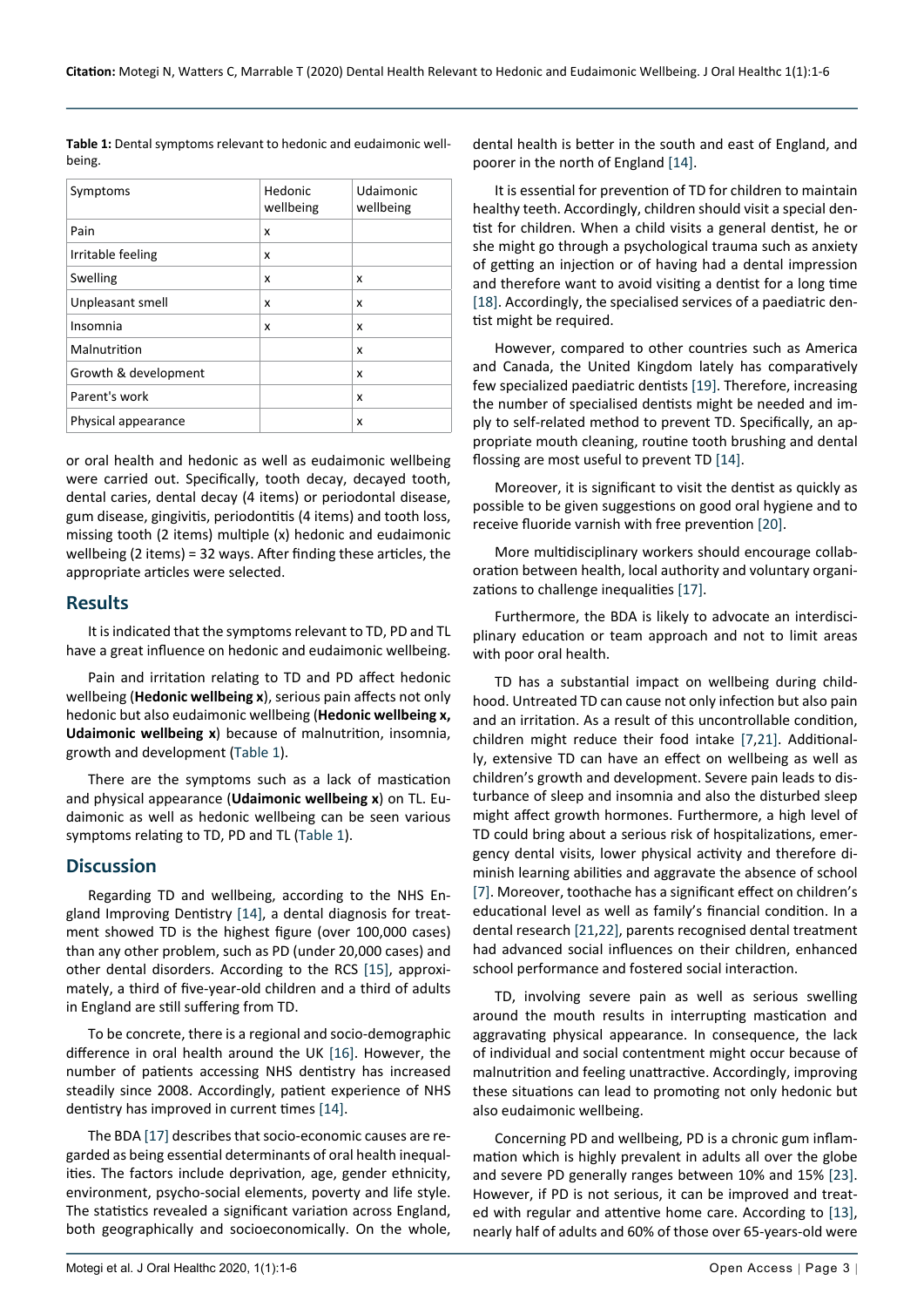affected by PD in the UK in years.

Chronic serious PD is a more severe type of gum disease that ruins the tissues that support the teeth and connect the bone to the jaw, it can cause tooth loss. This disease might affect half of British adults and this proportion might increase as age rises.

These can be roughly classified into two categories such as control factors and uncontrolled factors. Chapple, et al. [[24\]](#page-5-21) indicate the control factors include smoking, poor oral hygiene, as other medical conditions connected with PD, hormonal changes, diabetes mellitus, medication and stress. The uncontrolled factors counted age and heredity.

Moreover, solid ground research reveals the deep relation between PD with systemic diseases including cardiovascular, metabolic diseases. It has become increasingly unquestionable that oral bacteria can diffuse to remote parts of the body [[25\]](#page-5-22).

A great amount of epidemiological research has entailed that dental infection particularly, PD might be a dangerous disease. PD can cause focal infection. In other words, bacteria which persist in the gum can infect a focus such as the heart, brain and lungs [\[26](#page-5-23)]. According to Wilson [\[27\]](#page-5-24), the mouth and body are integral to each other and emphasises the significance of the integration between oral health and general health of wellbeing.

Tonetti, et al. [\[28](#page-5-25)] claim that PD might substantially impact the quality of life and wellbeing. Through inflammation and destruction of periodontal tissues, PD can cause a wide variety of clinical manifestations such as bleeding, tooth movability, receding gums, bad breath and toothache which might have a considerable effect on daily life and wellbeing [[29\]](#page-5-26). There was decreasing health conditions in quality of life and wellbeing as the number of teeth with gingival pocket depth and bone loss deteriorated. In other words, not only those with generalized but also localised forms of PD have worse quality of life and wellbeing. In consequence, it is conceivable that periodontal treatment ameliorates the quality of life and wellbeing [\[28](#page-5-25)].

How can wellbeing help increase in quality of life? Specifically, Vaziri, et al. [[30\]](#page-5-27) demonstrate the mean quality of life score was considerably lower in patients with serious PD compared to patients with mild PD especially in terms of psychological factors and wellbeing.

According to the impact of severity of PD on quality of life, government intervention should be conducted for early diagnosis and treatment to enhance oral health, quality of life and wellbeing [\[28](#page-5-25)].

Severe PD can cause systemic diseases. Encouraging regular tooth brushing, flossing and mouth rinsing can prevent gum disease or PD. Moreover, discontinuing drinking alcohol and smoking tobacco can improve healthy gums. Accordingly, promoting healthy gums can lead to enhance both hedonic and eudaimonic wellbeing.

As for TL and wellbeing, the UK is confronted with greater

changes in not only the number of the elderly but also the oral health condition of this population in the UK. The proportion of the elderly population is currently growing steadily, at the same time the number of their own remaining teeth is increasing at levels not seen since 1968 [\[31\]](#page-5-12). Specifically, Steele, et al. [[31\]](#page-5-12) gives comparable data on British oral health between 1968 and 2009 in the UK. In 1968, 37% of adults in England and Wales were people who had lost their natural teeth. By 2009, only 6% of the incorporated population in England, Wales and Northern Ireland were toothless.

A representative sample of older adults aged from 71 to 92 between 2010 and 2012 in the UK. Among 1660 men clinically examined, 338 (20%) were TL and a further 728 (43%) had less than 21 teeth [\[32](#page-5-13)].

The aging process causes an increase of chronic oral diseases and physiological oral transformations lead to exacerbation not only oral functions but also social and psychological wellbeing [\[33](#page-5-14)]. However, psychological wellbeing of oral health has been indicated to be stable overtime if clinical oral health conditions do not exacerbate [[34](#page-5-15)].

Additionally, the findings of the Adult dental health survey or ADHS [\[35](#page-5-16)] demonstrate that most people in Britain seem to be maintaining 20 or more of their teeth. Maintaining 20 or more teeth developed as a substantial element in determining the effects of oral health in quality of life and wellbeing [[36\]](#page-5-17). Wide variety of research has determined that a minimum of 20 functional teeth are needed to guarantee sufficient mastication.

In addition, Bernabe &Seiham [\[37](#page-5-18)] uncover that total TL decreased by 80% for the highest social class and 48% for the lowest class (Social class groups are categorized into 5 groups including i) Managerial and technical; ii) Skilled non-manual; iii) Skilled manual; iv) Partly skilled and v) Unskilled. More attention should be preventing dental diseases at all stages of the life.

TL including pain, mucosal infections can lead to a deterioration of quality of life and wellbeing. Moreover, oral problems have a substantial influence on the life satisfaction and wellbeing of older people [\[38](#page-5-19)]. Accordingly, a stable and regaining upper or lower denture with appropriate mastication provides an optimum circumstance for oral function with the highest level of oral health relating to wellbeing in the elderly population [\[34](#page-5-15)].

Vulnerable older people with insufficient oral health can lead to communication difficulties. When suffering from a serious oral problem that alters facial appearance, a patient can be affected by low self-confidence. Speech problems might reduce communication and influence psychological wellbeing such as stress. A limitated ability to eat nutritious food such as a fiber, fruit and vegetables can bring about dehydration and general health problems such as anaemia [[39](#page-5-20)]. These people can be led to deterioration of quality of life and wellbeing including depression and social exclusion.

Most generally reported health problems in Britain were physical pain (30%) and psychological discomfort (19%), 33% of adults nationally mentioned difficulties connected to oral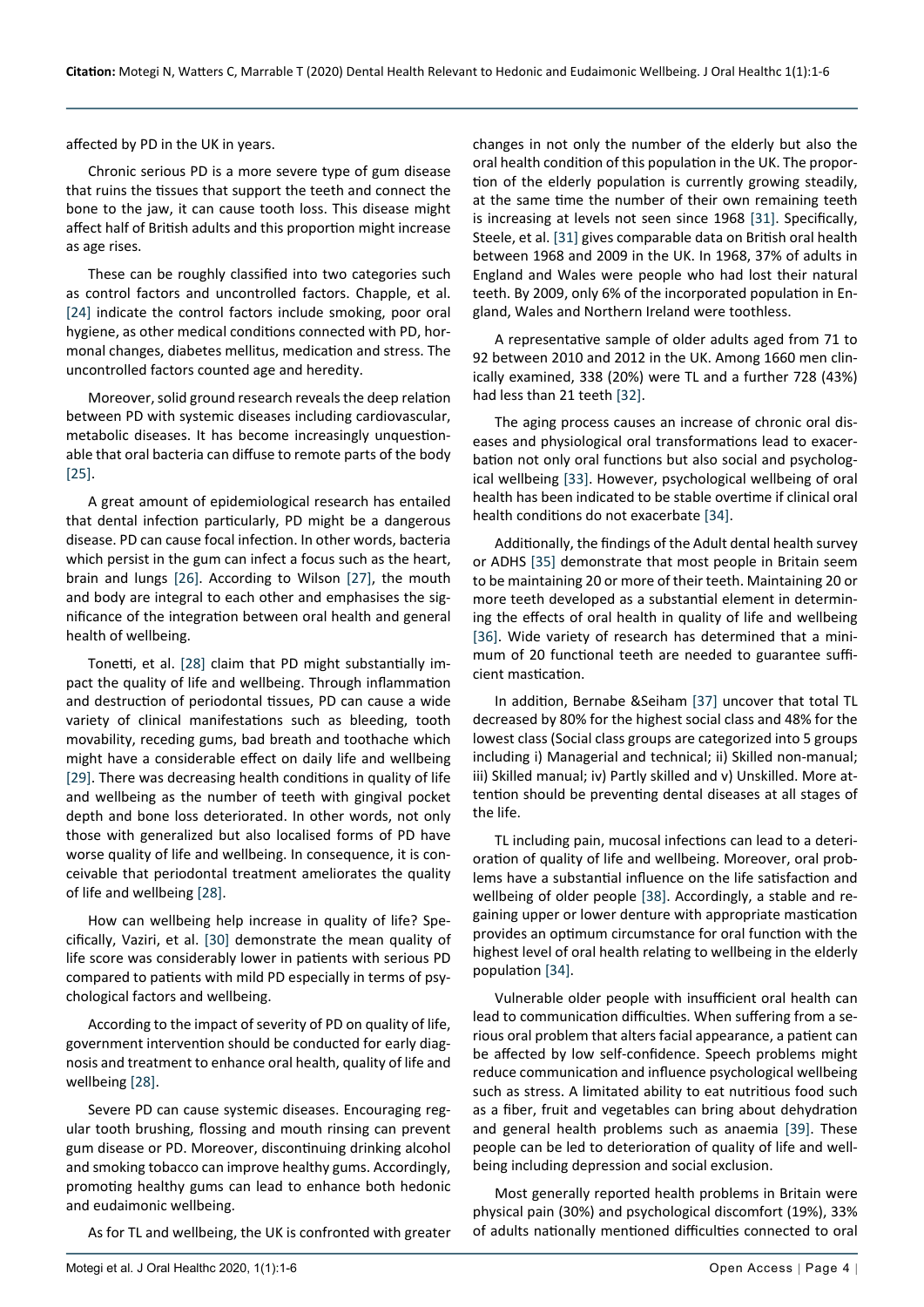health, 21% with eating, 15% with smiling, 13% when cleaning their teeth [\[35](#page-5-16)]. Therefore, it might be essential for people to be aware of early detection and treatment of oral disease. What is more, the government should need to reduce inequalities in oral health. After conducting these actions, quality of life and wellbeing for oral health can ameliorate or improve.

Serious periodontal disease brings about TL. Moreover, severe TL can incur in a lack of mastication and physical appearance. These situations deteriorate chewing and biting as well as aesthetics. Improvement of TL can help masticate better and contribute to a greater acceptance of not only society but also individual. Therefore, sufficient mastication and improved appearance can boost hedonic and eudaimonic wellbeing.

## **Conclusion**

Oral health is a significant factor of general health and wellbeing. Additionally, oral heath can enhance physical, mental and social health and highlights the general risks that affect general as well as oral condition [\[40\]](#page-5-28).

Dental visits, brushing, diet is greatly connected with oral health outcomes and wellbeing. Children who attend a dentist for check-ups indicated better oral health, lower prevalence of toothache and better oral health related to quality of life and wellbeing.

Consumption of sugary drinks four or more times a day was related to the increased possibility of TD. Oral health of children influenced their family life, most frequently by the need to take time off work, the child requiring more attention, or the parents feeling stressed, anxious or guilty.

Oral cavities can predict the presence of systemic diseases because of severe TD, PD and TL which are ordinarily an ageing characteristic. Systemic diseases can have a serious impact on oral health and holistic dental treatment is needed, likewise poor oral health can affect general health as well as wellbeing including hedonic and eudaimonic wellbeing because it incurs insufficient longer satisfaction or happiness.

Dentists have an essential part to play in sustaining the general and oral health of the country. Committees of dental services need to approach suitable dental public health to obtain support of tactics to improve inequality situations in oral health relating to general health to promote holistic patient care.

In addition, dentists and the dental interdisciplinary team should support prevention and advise patients follow a healthy diet and discreet alcohol usage as well as refraining from smoking.

What is more, government policy should take the initiative of stressing the prevention of oral diseases as well as advancement of oral health by assisting to reduce inequalities. To progress with these approaches, dental professionals should be more integrated with health services to give patients comprehensive and holistic care. Additionally, the main target should be the serious vulnerable commonalty in society such as children and adults with disabilities and impairments [\[17](#page-5-6)].

Moreover, carrying out invaluable quality research is indispensable to determine the effectiveness of interventions. These needs to be adjusted and included among stakeholders involved in public health policy-making [\[17](#page-5-6)].

Furthermore, oral diseases including TD and PD should be made an innovating project between NHS and dental professionals. Additionally, preventive programmes for TD and PD could interrupt the extent of other chronic diseases.

Cost-effective tactics would also cultivate interdisciplinary cooperation among national, local government and society as well as dental professionals. Thus, maintaining healthy teeth and gums has a positive financial influence and can foster quality of life and general wellbeing [\[24](#page-5-21)].

Wellbeing is a positive bodily, gregarious and psychological condition. Hedonic wellbeing is positive emotion, amelioration of tooth or gum pain, while, eudaimonic wellbeing is fulfilment or moral satisfaction, good taste or chewing. Therefore, making remarkable or sufficient effort by various sections including government, NHS, local government, Committees of dental services, dental professionals can bring about promoting hedonic and eudaimonic wellbeing.

## **References**

- <span id="page-4-0"></span>1. Capuccino C (2013) Happiness and Aristotle's definition of eudaimonia. Philosophical Topics 41: 1-26.
- <span id="page-4-4"></span>2. [Ryan RM, Deci EL \(2001\) On Happiness and human potentials: A](https://pubmed.ncbi.nlm.nih.gov/11148302/)  [review of research on hedonic and eudaimonic well-being. An](https://pubmed.ncbi.nlm.nih.gov/11148302/)[nual Review of Psychology 52: 141-166.](https://pubmed.ncbi.nlm.nih.gov/11148302/)
- <span id="page-4-5"></span>3. <https://www.cdc.gov/hrqol/wellbeing.htm>
- <span id="page-4-6"></span>4. [Kapadia F \(2012\) Health and wellness across the life span. Amer](https://www.ncbi.nlm.nih.gov/pmc/articles/PMC3477941/)[ican Journal of Public Health 102: 2009.](https://www.ncbi.nlm.nih.gov/pmc/articles/PMC3477941/)
- <span id="page-4-7"></span>5. [Glick M, David M Williams, Dushanka V Kleinman, et al. \(2016\) A](https://pubmed.ncbi.nlm.nih.gov/27886668/)  [new definition for oral health developed by the FDI World Den](https://pubmed.ncbi.nlm.nih.gov/27886668/)[tal Federation opens the door to a universal definition of oral](https://pubmed.ncbi.nlm.nih.gov/27886668/)  [health. J Am Dent Assoc 147: 915-917.](https://pubmed.ncbi.nlm.nih.gov/27886668/)
- <span id="page-4-8"></span>6. [Lee JY, RG Watt, DM Williams, et al. \(2017\) A new definition](https://pubmed.ncbi.nlm.nih.gov/27879422/)  [for oral health implications for clinical practice, policy, and Re](https://pubmed.ncbi.nlm.nih.gov/27879422/)[search. J Dent Res 96: 125-127.](https://pubmed.ncbi.nlm.nih.gov/27879422/)
- <span id="page-4-9"></span>7. [Sheiham A \(2005\) Oral health, general health and quality of life.](https://www.who.int/bulletin/volumes/83/9/editorial30905html/en/)  [Bulletin of the World Health Organization 83: 641-720.](https://www.who.int/bulletin/volumes/83/9/editorial30905html/en/)
- <span id="page-4-10"></span>8. [Roohafza H, Hamid Afshar, Ammar Hassanzadeh Keshteli, et al.](https://www.ncbi.nlm.nih.gov/pmc/articles/PMC4878204/)  [\(2016\) Masticatory ability with depression, anxiety, and stress:](https://www.ncbi.nlm.nih.gov/pmc/articles/PMC4878204/)  [Does there exist any association? Dent Res J \(Isfahan\) 13: 211-](https://www.ncbi.nlm.nih.gov/pmc/articles/PMC4878204/) [216.](https://www.ncbi.nlm.nih.gov/pmc/articles/PMC4878204/)
- <span id="page-4-1"></span>9. [\(ADA\) American Dental Association \(2015\) Oral health and](https://www.ada.org/en/science-research/health-policy-institute/oral-health-and-well-being)  [Well-Being in the United States. Health Policy Institute 1-7.](https://www.ada.org/en/science-research/health-policy-institute/oral-health-and-well-being)
- <span id="page-4-2"></span>10. [Lima Saintrain MV, Eliane Helena Alvim de Souza \(2012\) Impact](https://onlinelibrary.wiley.com/doi/full/10.1111/j.1741-2358.2011.00535.x)  [of tooth loss on the quality of life. Gerodontology 29: e632-e636.](https://onlinelibrary.wiley.com/doi/full/10.1111/j.1741-2358.2011.00535.x)
- <span id="page-4-3"></span>11. [Borgnakke WS, Pekka V Ylöstalo, George W Taylor, et al. \(2013\)](https://pubmed.ncbi.nlm.nih.gov/23631574/?from_term=periodontal+disease+diabetes&from_no_cache=yes&from_pos=4)  [Effect of periodontal disease on diabetes: Systematic review](https://pubmed.ncbi.nlm.nih.gov/23631574/?from_term=periodontal+disease+diabetes&from_no_cache=yes&from_pos=4)  [of epidemiologic observational evidence. J Periodontol 84:](https://pubmed.ncbi.nlm.nih.gov/23631574/?from_term=periodontal+disease+diabetes&from_no_cache=yes&from_pos=4)  [S135-S152.](https://pubmed.ncbi.nlm.nih.gov/23631574/?from_term=periodontal+disease+diabetes&from_no_cache=yes&from_pos=4)